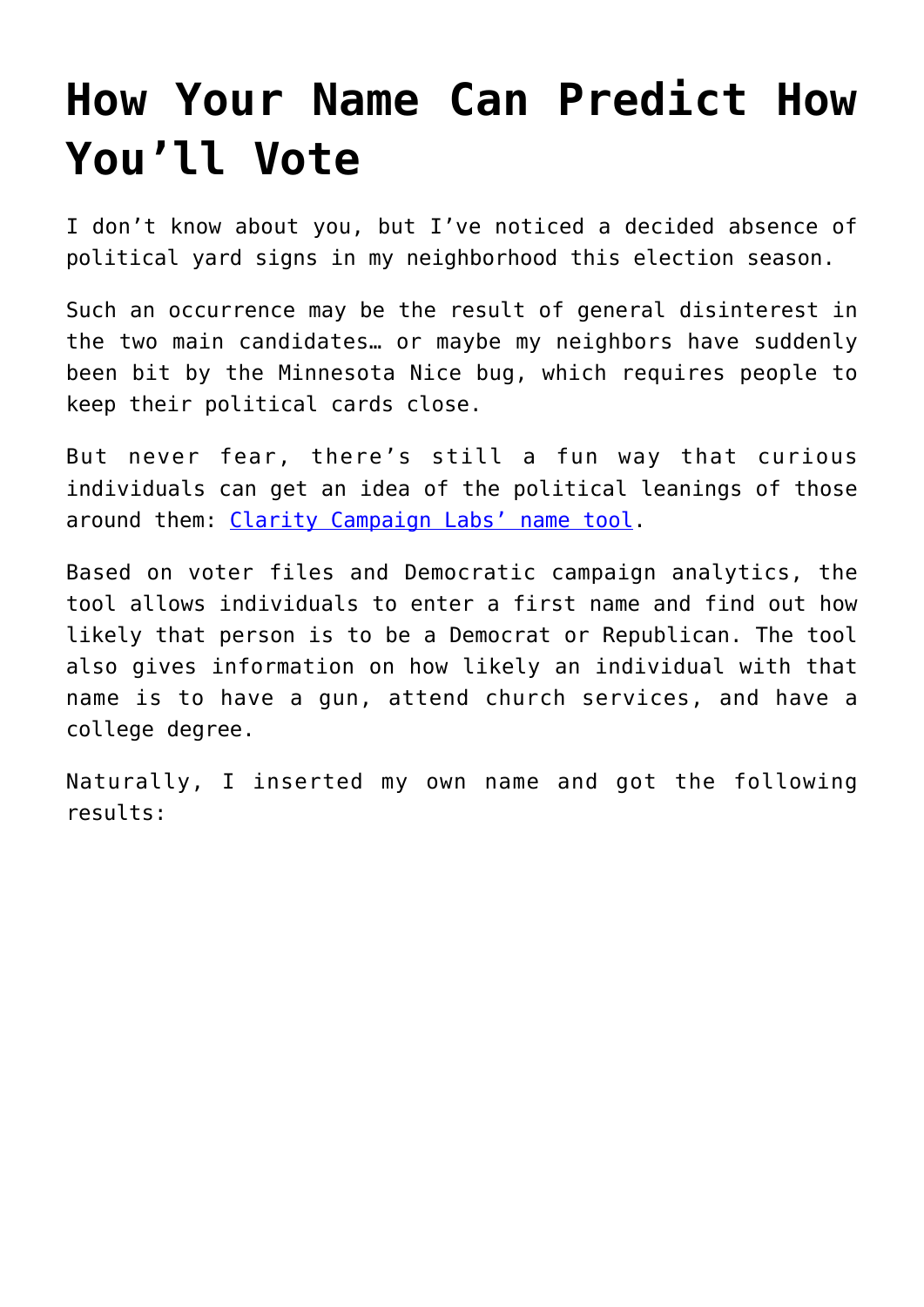

There are 149.748 registered voters named Annie, making it the 329th most common name.



Whether or not the tool accurately predicted my political leanings will remain a secret.

However, I find it fascinating that despite my name being quite Democratic, it is also associated with a rather high percentage of gun owners. Perhaps there's another explanation for this, but the best one I could come up with is that the command for Annie Oakley to "get your gun" must have embedded itself into the psyche of many of those with my name.

Which leads me to further wonder how many of our political beliefs are influenced more by silly slogans or comments we may have heard over the years, rather than rational, careful consideration of what we believe and why.

John Adams once said:

*"Freedom of Enquiry is allowed to be not only the Priviledge*